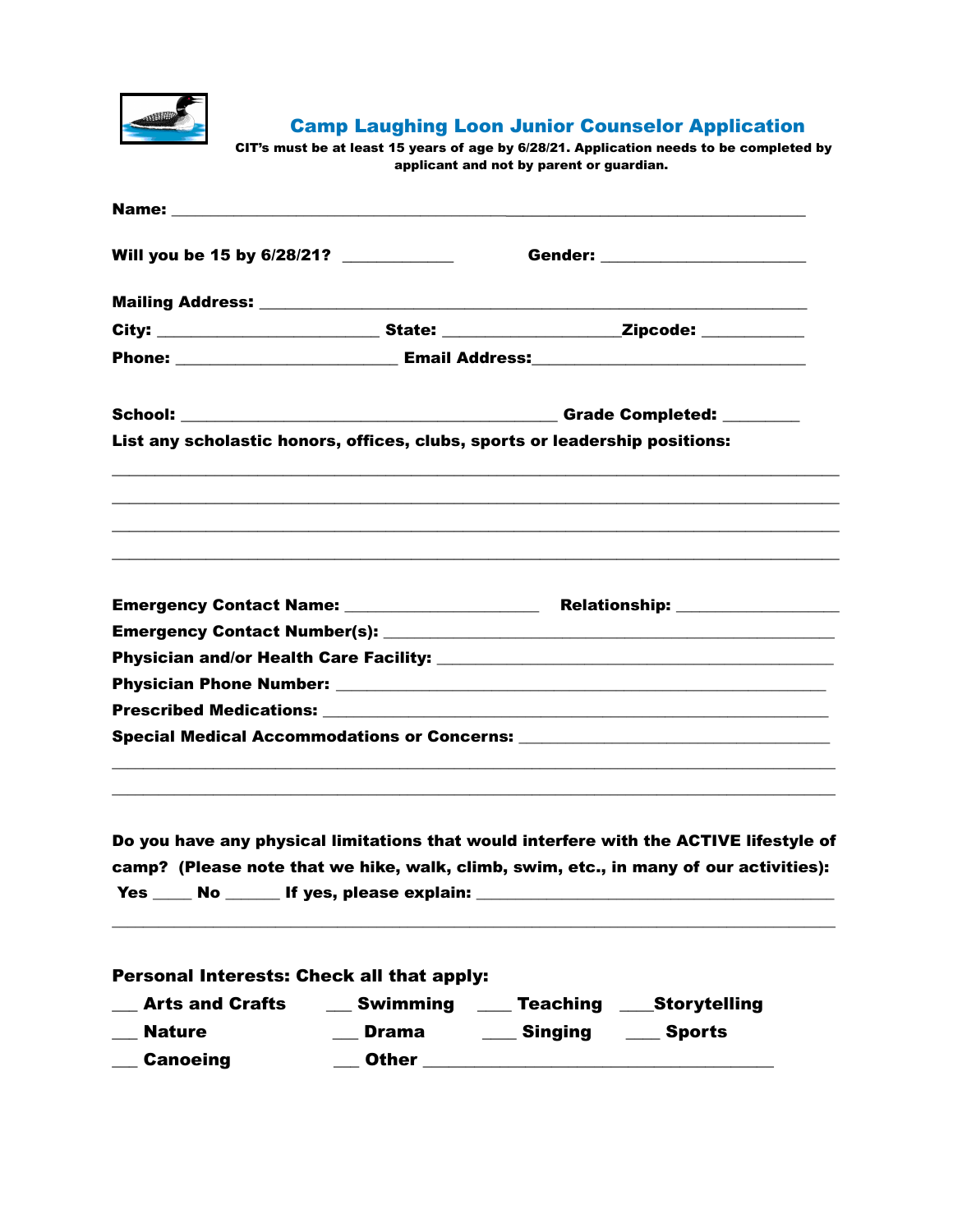| Share any talents, special interests or skills that you have to offer camp:                                                                     |  |  |
|-------------------------------------------------------------------------------------------------------------------------------------------------|--|--|
| <u> 1989 - Johann Stoff, amerikansk politiker (d. 1989)</u><br>Why do you want to be part of our JC program? __________________________________ |  |  |
| What skills do you hope to gain from our JC program?____________________________                                                                |  |  |
|                                                                                                                                                 |  |  |

## Please provide two adult references.(not relatives)

| <b>Name</b> | <b>Relationship to you</b> | <b>Phone number</b> | <b>Email address</b> |
|-------------|----------------------------|---------------------|----------------------|
|             |                            |                     |                      |
|             |                            |                     |                      |
|             |                            |                     |                      |
|             |                            |                     |                      |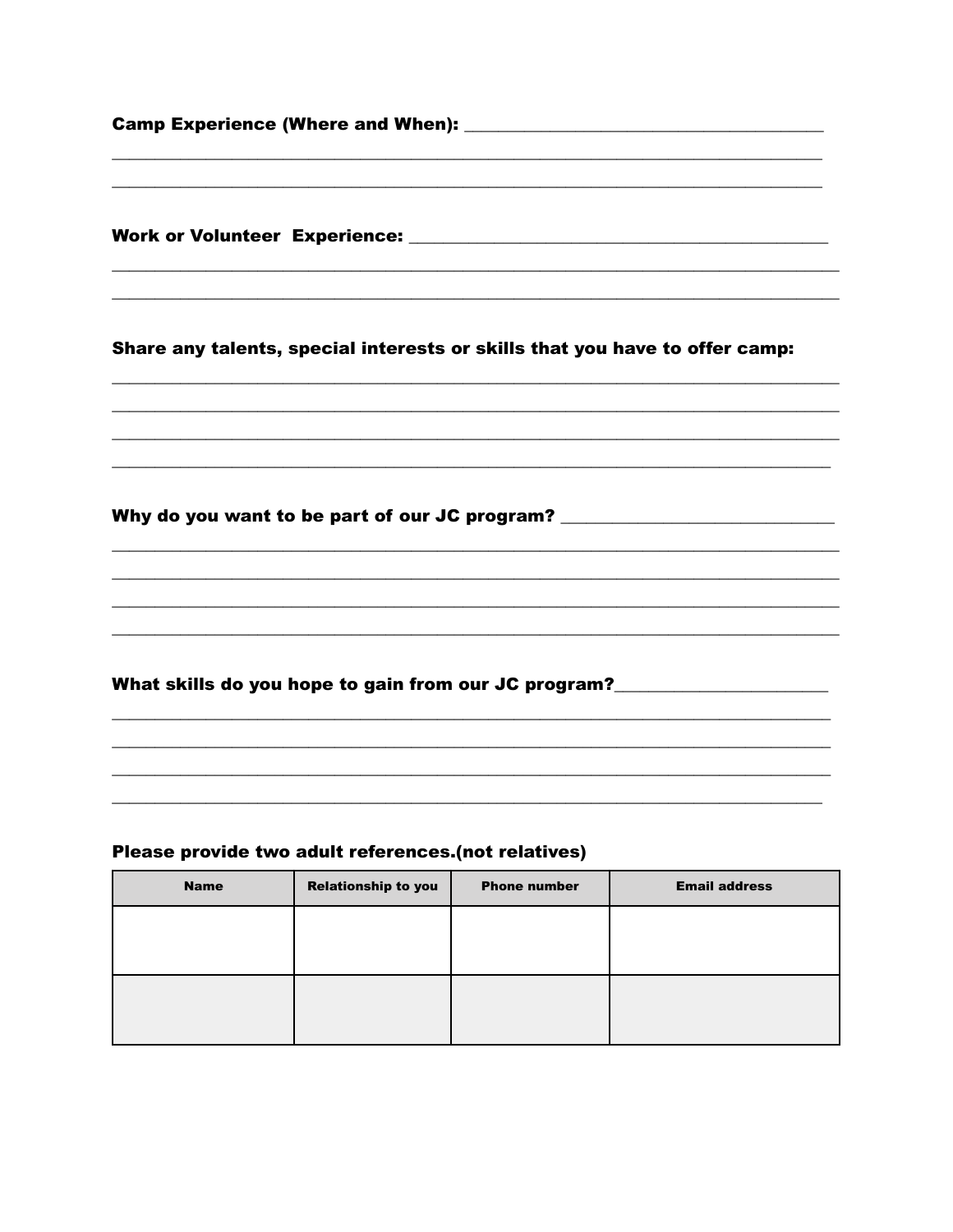Dates Available: Please rank the sessions for which you wish to be considered. (Use 1, 2, 3)

| <b>June 28 - July 2</b>  | <b>July 26 - July 30</b>     |
|--------------------------|------------------------------|
| July 6 - July 9          | <b>August 2 - August 6</b>   |
| <b>July 12 - July 16</b> | <b>August 9 - August 13</b>  |
| <b>July 19 - July 23</b> | <b>August 16 - August 20</b> |

\*Camp will not be in session on July 5.

Please indicate transportation needs:

I, the undersigned, in his/her individual capacity as a Junior Counselor applicant (or parent/guardian of an applicant under 18 years of age), hereby release and hold harmless, Camp Laughing Loon, their officers, employees, instructors and supervisors from any and all liability or damages, both personal and property, arising out of or as a result of participation in the JC program. I assume all risks incident thereto with respect to myself and to any other individuals for whom this application is made.

\_\_\_\_\_\_\_\_\_\_\_\_\_\_\_\_\_\_\_\_\_\_\_\_\_\_\_\_\_\_\_\_\_\_\_\_\_\_\_\_\_\_\_\_\_\_\_\_\_\_\_\_\_\_\_\_\_\_\_\_\_\_\_\_\_\_\_\_\_\_\_\_\_\_\_\_\_\_\_\_\_\_\_\_\_\_\_\_\_\_\_

I give permission for Camp Laughing Loon, its officers, employees, instructors and supervisors to provide routine health care, administer prescribed medications, and seek medical treatment if an incident arises.

Applicant's Statement: I have read the JC description and support its objectives. If accepted for this program, I will abide by all applicable camp policies.

| <b>SIGNED</b> |  |
|---------------|--|
|               |  |

Parent/Guardian's Statement: I have read the description of the JC program and give our child permission to apply.

SIGNED\_\_\_\_\_\_\_\_\_\_\_\_\_\_\_\_\_\_\_\_\_\_\_\_\_\_\_\_\_\_\_\_\_\_\_\_\_\_\_\_\_\_\_\_\_\_\_\_\_\_\_\_\_\_\_\_ Date\_\_\_\_\_\_\_\_\_\_\_\_\_\_\_\_\_\_\_\_\_

Return to Camp Laughing Loon, JC Program, Box 201, East Waterboro, Maine 04030 **or** *contract of the state of the state of the state of the state of the state of the state of the state of the state of the state of the state of the state of the state of the state of the state of the state of the stat* Email to: kidslovecamplaughingloon@yahoo.com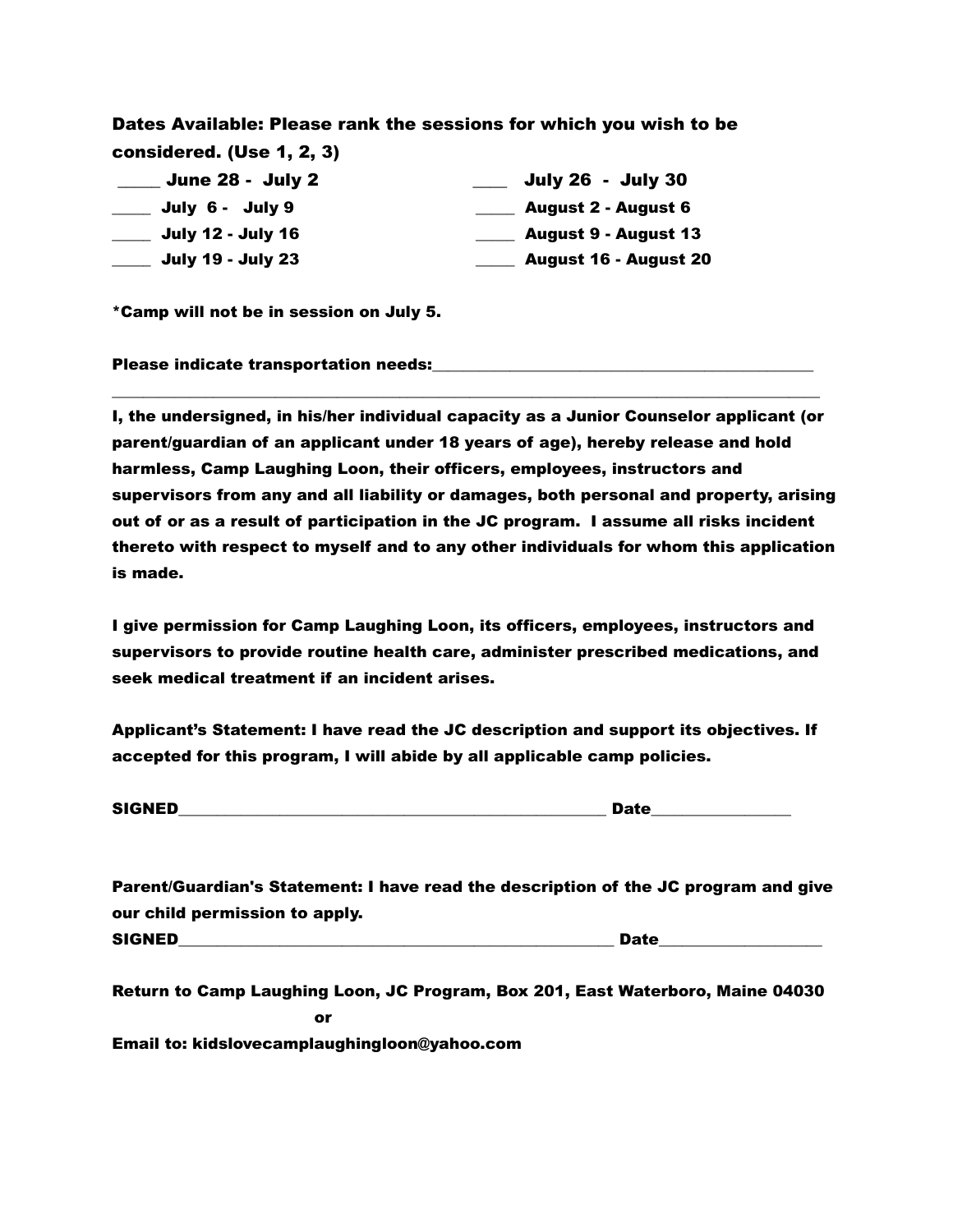

# Camp Laughing Loon JC Training Program

### Qualifications of a Junior Counselor (JC):

- Must be at least 15 years of age
- Applicants must currently be enrolled in school

• Applicants should have experience as a camper or interest/experience working with children.

### FREQUENTLY ASKED QUESTIONS

#### What is the schedule?

JCs will work Monday - Friday from 9:00 a.m. to 4:00 p.m.

#### How long is my commitment?

We prefer that you commit to at least one full week of camp.

### Can I get community service hours for being a JC?

Yes, JC hours worked are volunteer hours. Check with your school or service club for rules regarding the number and type of volunteer hours you can receive. Each JC receives periodic evaluations and has a file with documentation of his/her hours and performance.

# Am I paid for being a JC?

No, JCs are volunteers.

### What sort of training do JCs receive?

Every JC accepted for our summer camp program must receive JC training. JCs receive an informational packet and learn from experienced staff basic planning skills for working with and supervising campers, plus general policies and procedures. There will be an orientation for JCs prior to the beginning of camp.

### What are the benefits of being a JC?

As a Junior Counselor, you will gain valuable work experience while earning volunteer hours and taking part in a FUN and unforgettable experience for kids!